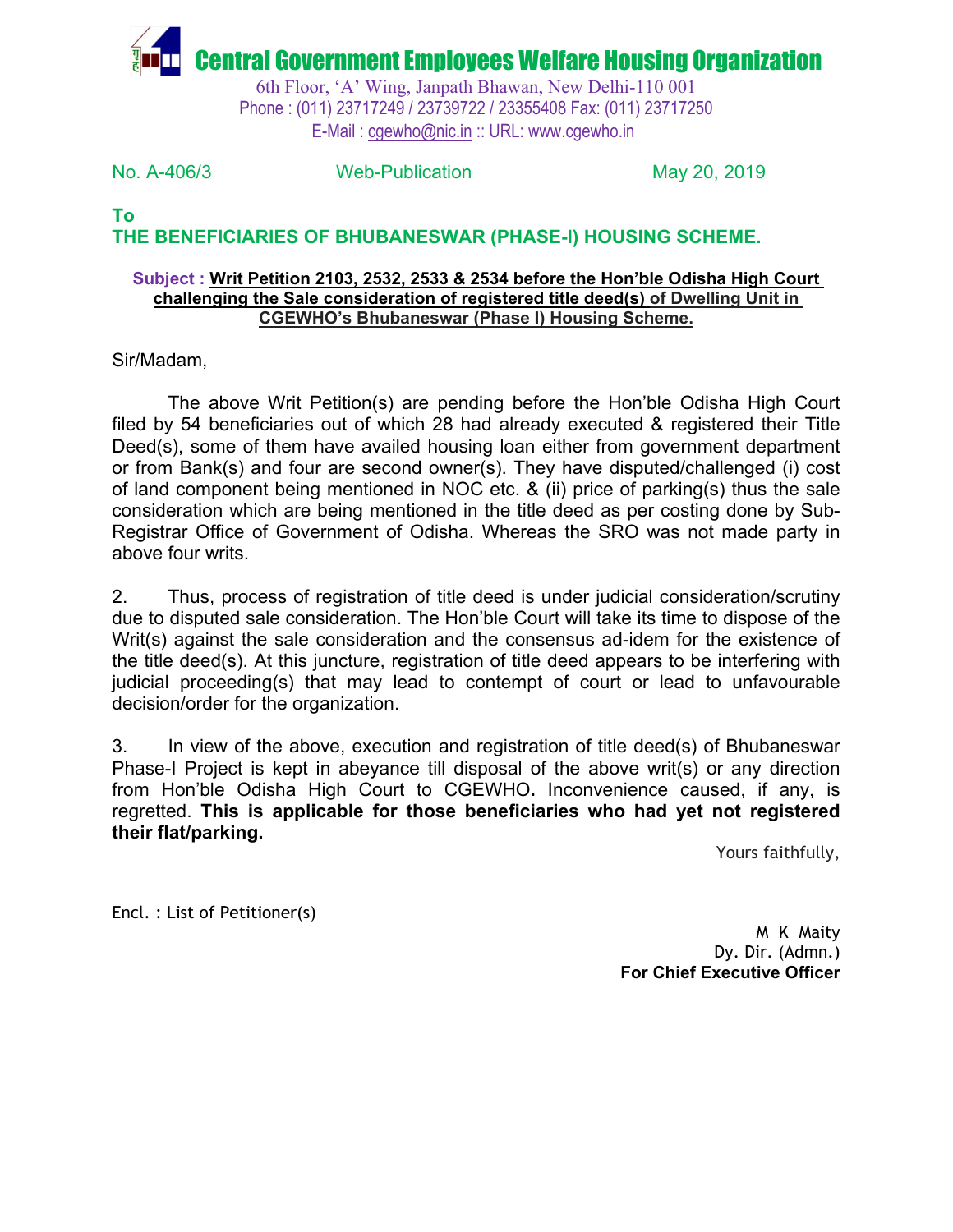|                 | <b>Regn No</b> | Name of the beneficiary                          |                |                |                |                                                                         |             |
|-----------------|----------------|--------------------------------------------------|----------------|----------------|----------------|-------------------------------------------------------------------------|-------------|
|                 |                |                                                  |                | <b>Block</b>   | Regn<br>Status | Loan<br>Status                                                          |             |
|                 |                |                                                  | Flat No        |                |                |                                                                         | WP<br>NO/YR |
| あ               |                |                                                  |                |                |                |                                                                         |             |
| 1               | <b>BHC0687</b> | DR PRADEEP KUMAR NAIK                            | 37             | C <sub>3</sub> | <b>YES</b>     | Loan clear                                                              |             |
| $\overline{2}$  | <b>BHC0830</b> | <b>JADUMANI JENA</b>                             | 11             | C <sub>1</sub> | <b>YES</b>     | No loan                                                                 |             |
| 3               | <b>BHC0819</b> | <b>PRAHALLAD LENKA-LEADER</b>                    | 45             | C <sub>3</sub> | <b>NO</b>      |                                                                         |             |
| 4               | <b>BHC0796</b> | <b>TAPASWINI PATTNAIK</b>                        | 31             | C <sub>2</sub> | <b>NO</b>      | <b>DELETION</b><br>ORDERE<br>DBY<br><b>1994年</b>                        | 2103/2019   |
| 5               | <b>BHC0689</b> | <b>MANOJ KUMAR SUBUDHI</b>                       | $\mathbf{3}$   | C <sub>1</sub> | <b>NO</b>      |                                                                         |             |
| $6\phantom{1}6$ | <b>BHC0609</b> | <b>SAILENDRA NATH DAS</b>                        | 40             | C <sub>3</sub> | <b>NO</b>      |                                                                         |             |
| $\overline{7}$  | <b>BHC0818</b> | <b>BHUBAN MOHAN BARAL</b>                        | 5              | C <sub>1</sub> | <b>NO</b>      |                                                                         |             |
| 8               | <b>BHC0691</b> | PRABHAT KUMAR MISHRA                             | 23             | C <sub>2</sub> | <b>NO</b>      |                                                                         |             |
| $\overline{9}$  | <b>BHC0674</b> | <b>BAMDEV DASH</b>                               | 1              | C <sub>1</sub> | <b>NO</b>      |                                                                         |             |
| 10              | <b>BHC0861</b> | DR NIRUPAMA JENA                                 | 48             | C <sub>3</sub> | <b>NO</b>      |                                                                         |             |
| $\mathbf{1}$    | <b>BHD0703</b> | <b>SANKASAN NAYAK</b>                            | 3              | D <sub>1</sub> | <b>YES</b>     | BK<br>BBSR[15.0<br>loan-CAN<br>$\overline{\sigma}$                      |             |
| $\overline{2}$  | <b>BHD0618</b> | DR SATYARANJAN DAS                               | $\overline{4}$ | D <sub>1</sub> | <b>YES</b>     | Loan clear                                                              |             |
| 3               | <b>BHD0660</b> | DR RAMESH CHARNDRA<br><b>MOHANTY</b>             | 16             | D <sub>1</sub> | <b>YES</b>     | No loan                                                                 |             |
| 4               | <b>BHD0651</b> | <b>PRAMOD KUMAR PADHY-</b><br><b>LEADER</b>      | 9              | D <sub>1</sub> | <b>NO</b>      |                                                                         | 2532/2019   |
| 5               | <b>BHD0692</b> | <b>AVINASH CHOUDHURY</b>                         | 17             | D <sub>2</sub> | <b>NO</b>      |                                                                         |             |
| $6\phantom{1}6$ | <b>BHD0622</b> | <b>ANTARYAMI PRADHAN</b>                         | 44             | D <sub>3</sub> | <b>NO</b>      |                                                                         |             |
| 7               | <b>BHD0737</b> | <b>GURDEEP SINGH MASTANA</b>                     | 22             | D <sub>2</sub> | <b>NO</b>      |                                                                         |             |
| 8               | <b>BHD0626</b> | <b>SATYAM SHIVAM SUNDRAM</b><br><b>PATTANAIK</b> | 32             | D <sub>2</sub> | <b>YES</b>     | <b>Dinabandh</b><br>Purchased<br>from<br>$\boldsymbol{\varpi}$<br>u Jen |             |
| 9               | <b>BHD0681</b> | DR. MANAS RANJAN BISWAL                          | 10             | D <sub>1</sub> | <b>YES</b>     | Purchased<br>Harihar<br>from<br>Jha                                     |             |
| $\mathbf 1$     | <b>BHA0014</b> | <b>Mohammed Asif Zake</b>                        | 26             | A2             | <b>YES</b>     | Loan<br>availed                                                         | 2533/2019   |
| $\overline{2}$  | <b>BHA0913</b> | PITABAS SATAPATHY-LEADER                         | 13             | <b>A1</b>      | <b>NO</b>      |                                                                         |             |
| 3               | <b>BHA0803</b> | Susanta Kumar Panigrahi                          | 9              | A1             | <b>NO</b>      |                                                                         |             |
| $\overline{4}$  | <b>BHA0888</b> | Manas Kumar Mohapatra                            | 25             | A2             | <b>NO</b>      |                                                                         |             |
| 1               | <b>BHB0790</b> | Abhaya Kumar Das                                 | 107            | <b>B7</b>      | <b>YES</b>     | loan-SBI<br>BBSR[1<br>0.62]                                             |             |
| $\overline{2}$  | <b>BHB0720</b> | Debananda Sahoo                                  | 75             | <b>B5</b>      | <b>YES</b>     | Loan<br>availed                                                         | 2534/2019   |
| 3               | <b>BHB0822</b> | Dillip Kumar Mangaraj                            | 41             | <b>B3</b>      | <b>YES</b>     | Loan<br>availed                                                         |             |
| 4               | <b>BHB0827</b> | Kanchan Kumar Nayak                              | 64             | <b>B4</b>      | <b>YES</b>     | Loan Clear                                                              |             |
| 5               | <b>BHB0847</b> | <b>Bana Bihari Sahu</b>                          | 112            | <b>B7</b>      | <b>YES</b>     | <b>Loan Clear</b>                                                       |             |
| $6\phantom{1}6$ | <b>BHB0881</b> | <b>Binod Bihari Karchoudhury</b>                 | 68             | <b>B5</b>      | <b>YES</b>     | Loan Clear                                                              |             |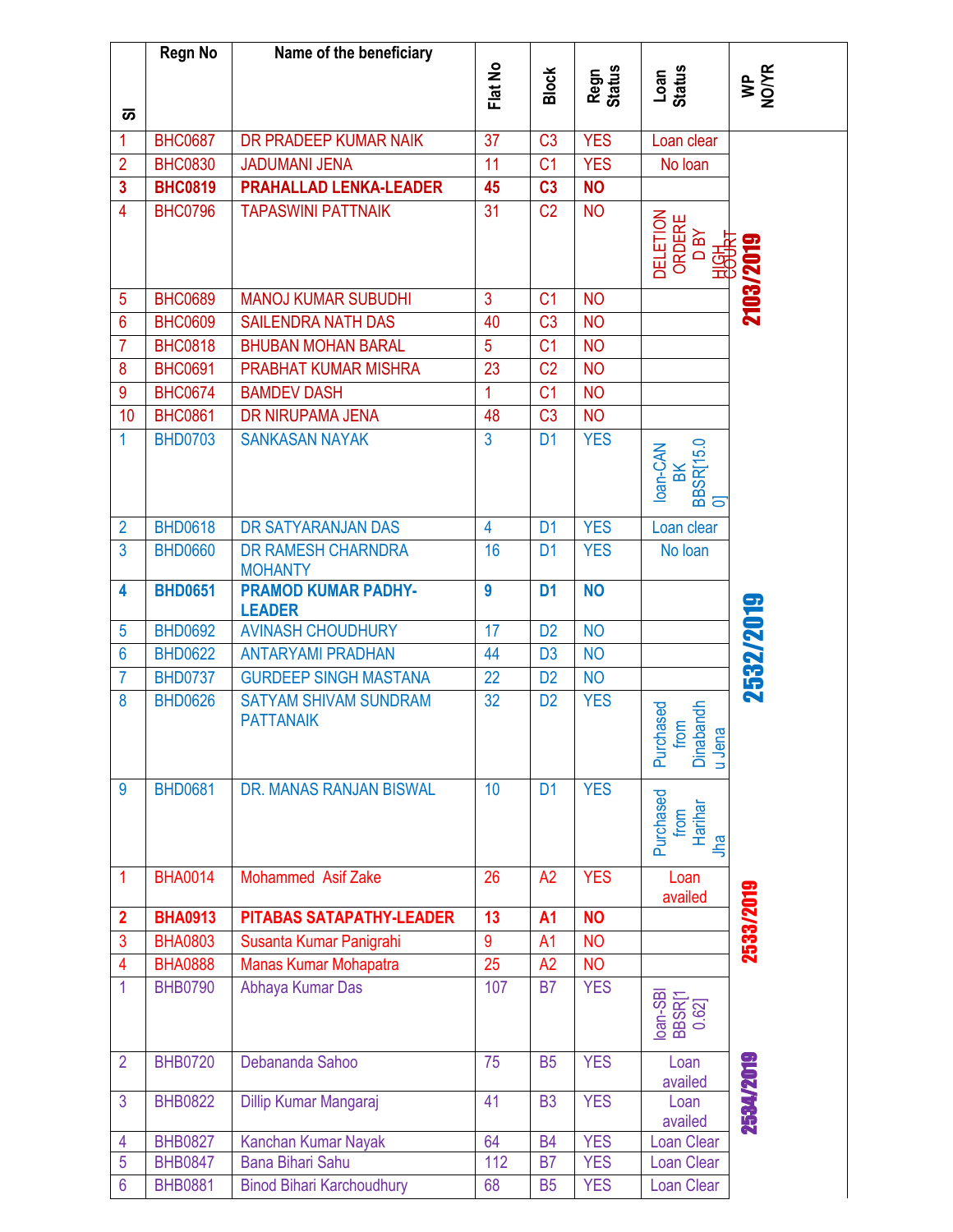| $\overline{7}$ | <b>BHB0891</b> | <b>Anubinda Mohanty</b>            | 74             | <b>B5</b>      | <b>YES</b> | Loan Clear                                |
|----------------|----------------|------------------------------------|----------------|----------------|------------|-------------------------------------------|
| 8              | <b>BHB0876</b> | Narayan Prasad Sahoo               | 72             | <b>B5</b>      | <b>YES</b> | Loan Clear                                |
| 9              | <b>BHB0849</b> | Sarat Chandra Patra                | 109            | B <sub>7</sub> | <b>YES</b> | Loan Clear                                |
| 10             | <b>BHB0820</b> | <b>Bansidhar Sahu</b>              | 12             | <b>B1</b>      | <b>YES</b> | <b>Loan Clear</b>                         |
| 11             | <b>BHB0826</b> | Paramananda Sahoo                  | 52             | <b>B4</b>      | <b>YES</b> | No loan                                   |
| 12             | <b>BHB0858</b> | Dr Prabhat Kumar Tripathy          | 80             | <b>B5</b>      | <b>YES</b> | No Ioan                                   |
| 13             | <b>BHB0899</b> | Dr Debendra Sahoo                  | 32             | B <sub>2</sub> | <b>YES</b> | No loan                                   |
| 14             | <b>BHB0837</b> | Dilip Kumar Jena                   | 39             | B <sub>3</sub> | <b>YES</b> | No Ioan                                   |
| 15             | <b>BHB0884</b> | Kanchan Bala Samal                 | 44             | <b>B3</b>      | <b>YES</b> | No loan                                   |
| 16             | <b>BHB0911</b> | Baishnab Charan Mohanta            | 18             | B <sub>2</sub> | <b>YES</b> |                                           |
| 17             | <b>BHB0816</b> | Ajaya kumar Pujari                 | 92             | <b>B6</b>      | <b>YES</b> |                                           |
| 18             | <b>BHB0886</b> | <b>Ramesh Chandra Nayak-LEADER</b> | 79             | <b>B5</b>      | <b>NO</b>  |                                           |
| 19             | <b>BHB0889</b> | Subash Chandra Rout                | 81             | <b>B6</b>      | <b>NO</b>  |                                           |
| 20             | <b>BHB0885</b> | Subrata Praharaj                   | $\overline{1}$ | <b>B1</b>      | <b>NO</b>  |                                           |
| 21             | <b>BHB0862</b> | <b>Sunil Kumar Biswal</b>          | 67             | <b>B5</b>      | <b>NO</b>  |                                           |
| 22             | <b>BHB0860</b> | Ashwini Kumar Mohanta              | 46             | B <sub>3</sub> | <b>NO</b>  |                                           |
| 23             | <b>BHB0834</b> | Durga Prasad Gouda                 | 85             | <b>B6</b>      | <b>NO</b>  |                                           |
| 24             | <b>BHB0936</b> | Nikunja Kishore Nanda              | 94             | <b>B6</b>      | <b>NO</b>  |                                           |
| 25             | <b>BHB0842</b> | Usha Rani Udgata                   | 62             | <b>B4</b>      | <b>NO</b>  |                                           |
| 26             | <b>BHB0838</b> | Satyanarayam Nanda                 | 111            | <b>B7</b>      | <b>NO</b>  |                                           |
| 27             | <b>BHB0856</b> | Santosh Kumar Panda                | 65             | <b>B5</b>      | <b>NO</b>  |                                           |
| 28             | <b>BHB0896</b> | Umesh Ch Jena                      | 26             | <b>B2</b>      | <b>NO</b>  |                                           |
| 29             | <b>BHB0815</b> | Subrat Kumar Jena                  | 59             | <b>B4</b>      | <b>YES</b> | loan-<br>HBA[7.00]<br>+SBI[6.63]          |
| 30             | <b>BHB0867</b> | Sanjulata Sahoo                    | 61             | <b>B5</b>      | <b>YES</b> | Purchased<br>from M K<br>Laxmi<br>Changto |
| 31             | <b>BHB0854</b> | Smt Geetanjali Mohapatra           | 63             | <b>B4</b>      | <b>YES</b> | Purchased<br>from BB<br>Sethi             |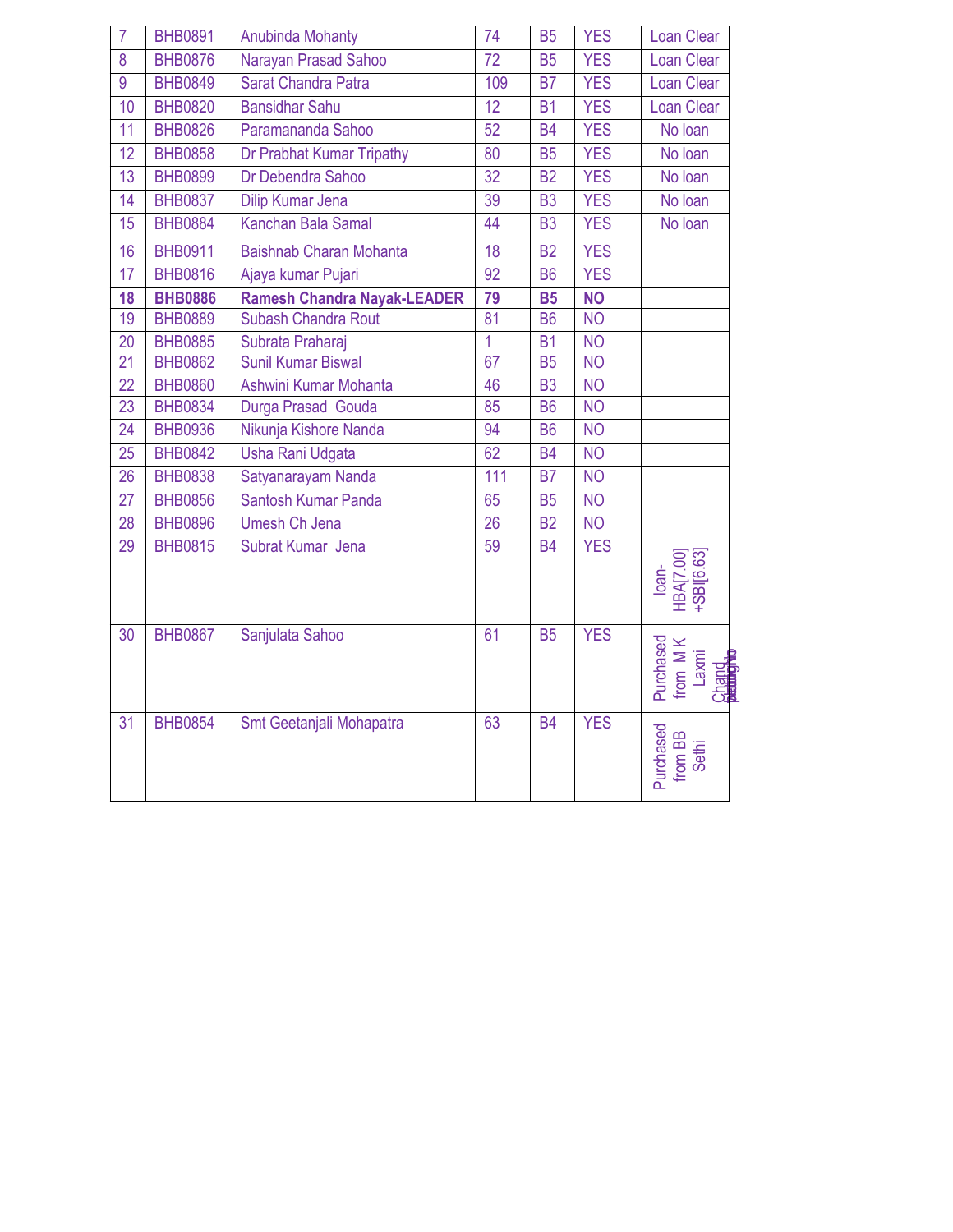

**No.BHC0796 By Mail By Mail By Mail** 11<sup>th</sup> April 2019

To, **Ms Tapaswini Pattnaik, Mumbai-400 072.**

Sub:- Writ Petition 2103, 2532, 2533 & 2534 before the Hon'ble Odisha High Court challenging the Sale consideration of registered title deed(s) of Dwelling Unit in CGEWHO's Bhubaneswar (Phase I) Housing Scheme.

Madam,

This has reference to your mail dated 15/03/2019, enclosing an order of the Hon'ble Odisha High Court. The same was forwarded to our panel counsel for expert opinion thr. CGEWHO's legal cell and you are being informed on the basis of legal opinion sought.

2a. The above mentioned FOUR Writ Petition(s) are pending before the Hon'ble Odisha High Court filed by 52 member-litigants out of which few have executed & registered their Title Deed(s), and/or few are in process, few have availed housing loan either from government department or from Bank(s) and also few are second owner(s). They have disputed the sale consideration in the title deed on account of (i) cost of land component and (ii) cost of parking(s) as well.

2b. Ms Tapaswini Pattanaik, litigant-beneficiary, subsequently moved an application for deletion of her name before the Hon'ble Odisha High Court which during the course of the hearing was allowed only to the extent that the remaining parties subsisted with the same cause of action. The Hon'ble Court has yet not disposed the Writ(s) against the consideration and the consensus ad-idem for the existence of the title deed(s). Thus, the above mentioned matters have become sub-judice which means that it is under judicial consideration/scrutiny. Any action undertaken which appears to be interfering with judicial proceeding(s) may lead to contempt of court or lead to unfavourable decision for the organization. When a petitioner institutes a suit in a court and thereby seeks a remedy to be given to her under law, she can not avail the benefit otherwise till the matter is under trial or being considered by the court or till the final disposal/outcome of the court.

Continued to Page-2